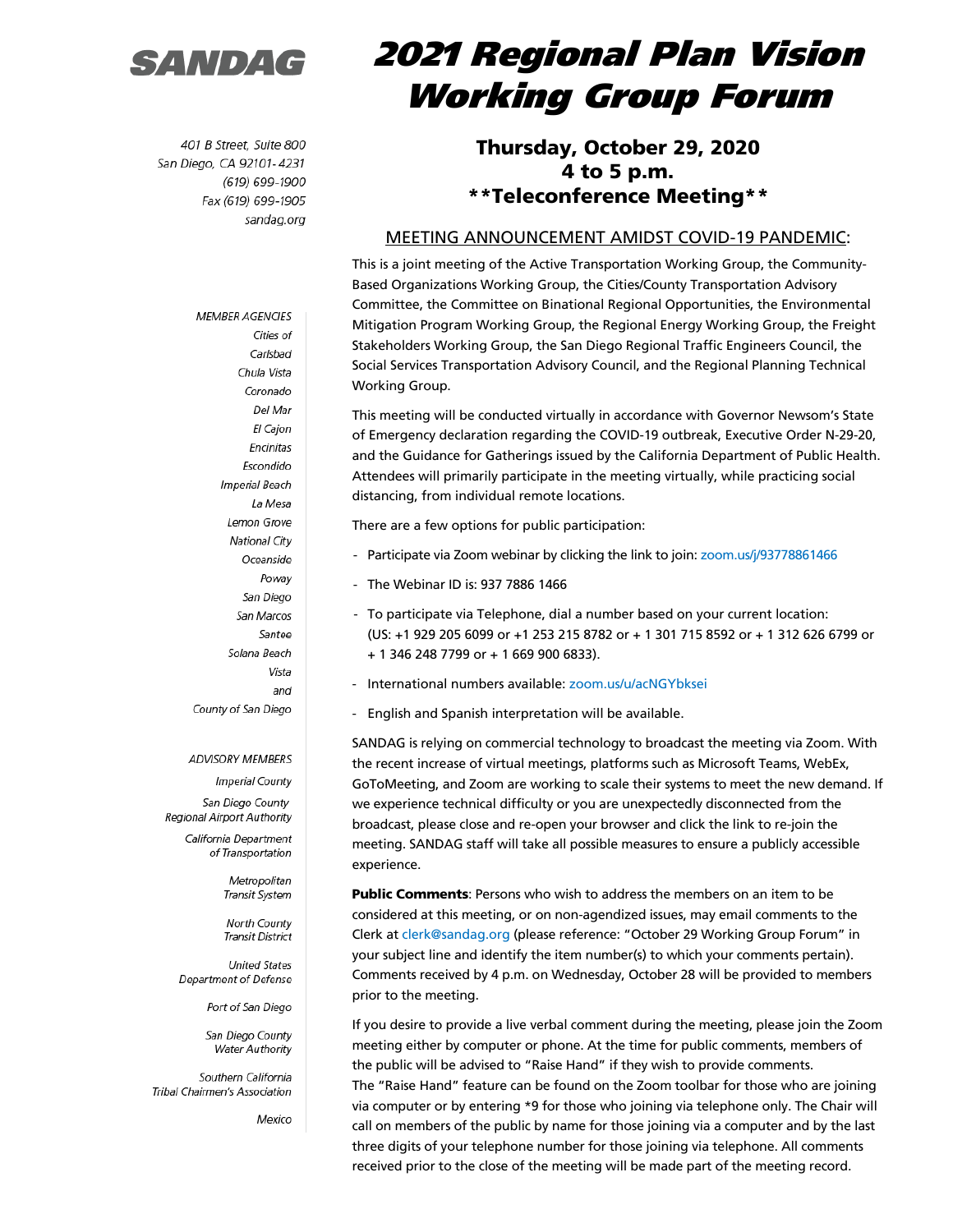# **SANDAG**

Welcome to SANDAG. Members of the public may speak on any item at the time the item is being considered. Public speakers are limited to three minutes or less per person. The Working Group Forum may only take action on any item appearing on the agenda.

In order to keep the public informed in an efficient manner and facilitate public participation, SANDAG also provides access to all agenda and meeting materials online at [sandag.org/meetings.](https://www.sandag.org/index.asp?fuseaction=meetings.home) Additionally, interested persons can sign up for email notifications at [sandag.org/subscribe.](https://www.sandag.org/index.asp?fuseaction=subscribe.update)

SANDAG operates its programs without regard to race, color, and national origin in compliance with Title VI of the Civil Rights Act. SANDAG has developed procedures for investigating and tracking Title VI complaints, and the procedures for filing a complaint are available to the public upon request. Questions concerning SANDAG nondiscrimination obligations or complaint procedures should be directed to the SANDAG General Counsel, John Kirk, at (619) 699-1997 or john.kirk@sandag.org. Any person who believes himself or herself or any specific class of persons to be subjected to discrimination prohibited by Title VI also may file a written complaint with the Federal Transit Administration.

In compliance with the Americans with Disabilities Act (ADA), SANDAG will accommodate persons who require assistance in order to participate in SANDAG meetings. If such assistance is required, please contact the SANDAG ADA Coordinator, the Director of Diversity and Equity, at (619) 699-1900, at least 72 hours in advance of the meeting. To request this document or related reports in an alternative format, please call (619) 699-1900 or (619) 699-1904 (TTY), or fax (619) 699-1905.

SANDAG agenda materials can be made available in alternative languages. To make a request, call (619) 699-1900 at least 72 hours in advance of the meeting.

Los materiales de la agenda de SANDAG están disponibles en otros idiomas. Para hacer una solicitud, llame al (619) 699-1900 al menos 72 horas antes de la reunión.

如有需要, 我们可以把SANDAG议程材料翻译成其他語言.

请在会议前至少 72 小时打电话 (619) 699-1900 提出请求.

### Mission Statement

*The 18 cities and county government are SANDAG serving as the forum for regional decision-making. SANDAG builds consensus; makes strategic plans; obtains and allocates resources; plans, engineers, and builds public transit; and provides information on a broad range of topics pertinent to the region's quality of life.*

San Diego Association of Governments ⋅ 401 B Street, Suite 800, San Diego, CA 92101-4231 (619) 699-1900 ⋅ Fax (619) 699-1905 ⋅ sandag.org